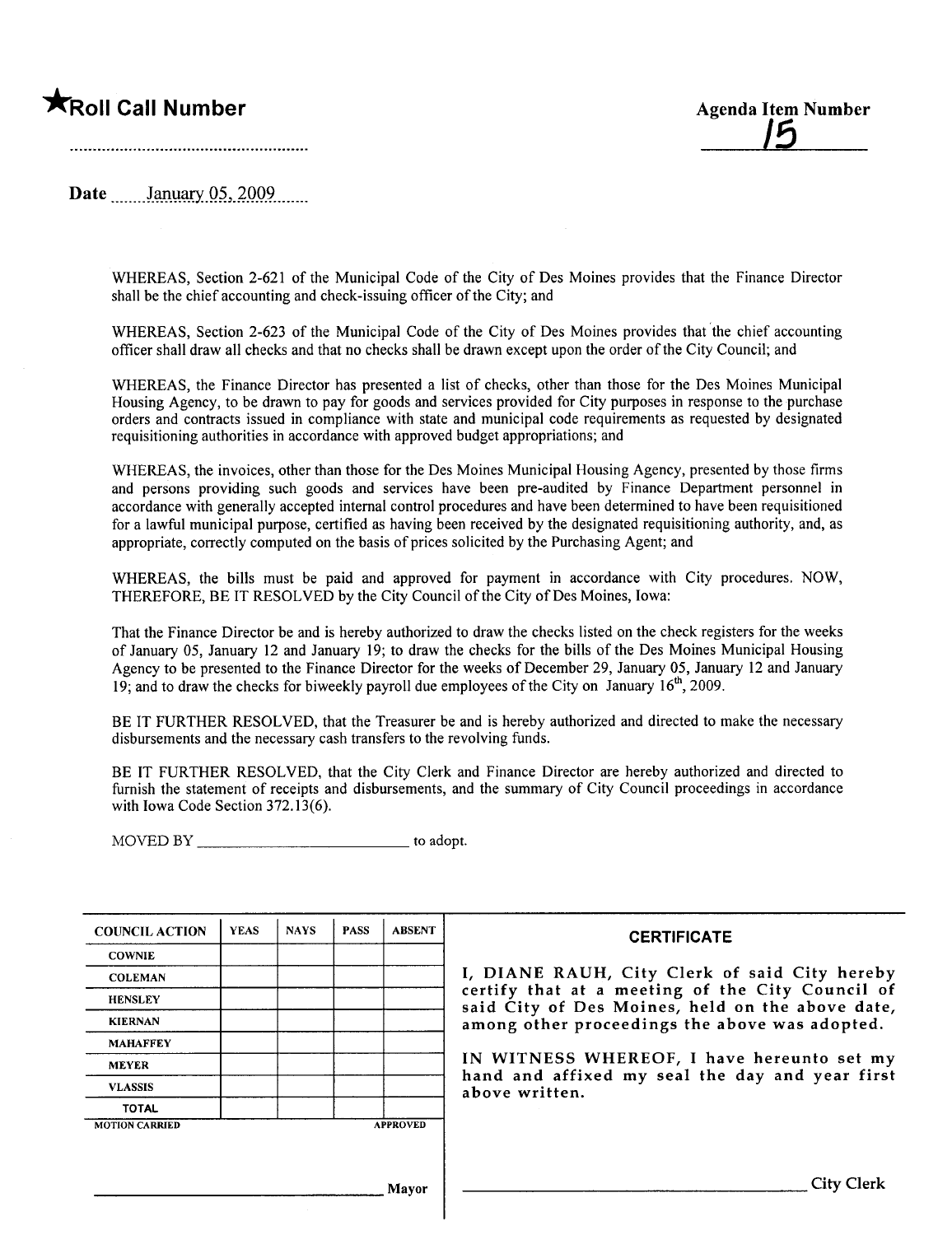### DES MOINES ENGINEERING DEPARTMENT CONSTRUCTION CONTRACT PARTIAL PAYMENT REQUEST



# For Check Register of January 2, 2009 As approved by City Council on December 22, 2008 (Roll Call No. 08-2216)

December 29, 2008 Page No. 1

The City Engineer has certified that the work performed associated with the following listed construction contract partial payments has been constructed in substantial compliance with the plans and specifications, and hereby requests that the Finance Department process payment to the following contractors:

| <b>Activity ID</b> | Project Title                                                                                                                                                                          | <b>Contractor</b>                                                                                                                  | Partial<br>Payment<br>No. | Partial<br>Payment<br>Amount |
|--------------------|----------------------------------------------------------------------------------------------------------------------------------------------------------------------------------------|------------------------------------------------------------------------------------------------------------------------------------|---------------------------|------------------------------|
| 07-2008-002        | 13th Street & Jefferson Avenue Overflow<br>Elimination                                                                                                                                 | Van Hauen & Associates,<br>Inc.<br>Mark Van Hauen, CEO/Vice<br>President<br>13615 NW 54th Avenue<br>Grimes, IA 50111               | 08                        | \$69,673.00                  |
| 11-2008-007        | 2008 Park and Cemetery HMA Improvements                                                                                                                                                | Grimes Asphalt & Paving<br>Corp.<br>J M Yonker, President<br>12021 NW 54th Avenue<br>Grimes, IA 50111                              | 2                         | \$48,517.20                  |
| 12-2007-003        | Southeast Connector - Des Moines River Bridge<br>with Levee, Sanitary Sewer, and Water Main<br>Relocation<br>NHSX-U-1945(402)--8S-77, NHSX-U-1945(403)--8S-77, NHSX-U-1945(405)--8S-77 | United Contractors, Inc. and<br><b>Subsidiaries</b><br>Gary B. Sandquist, President<br>6678 N.W. 62nd Avenue<br>Johnston, IA 50131 | 16                        | \$567,618.21                 |

Requested by:

Sel E Everner

Jeb E. Brewer, P.E. Des Moines City Engineer

cc: City Clerk

Funds available:

 $\int$  $4$  c/h

Allen McKinley Des Moines Finance Director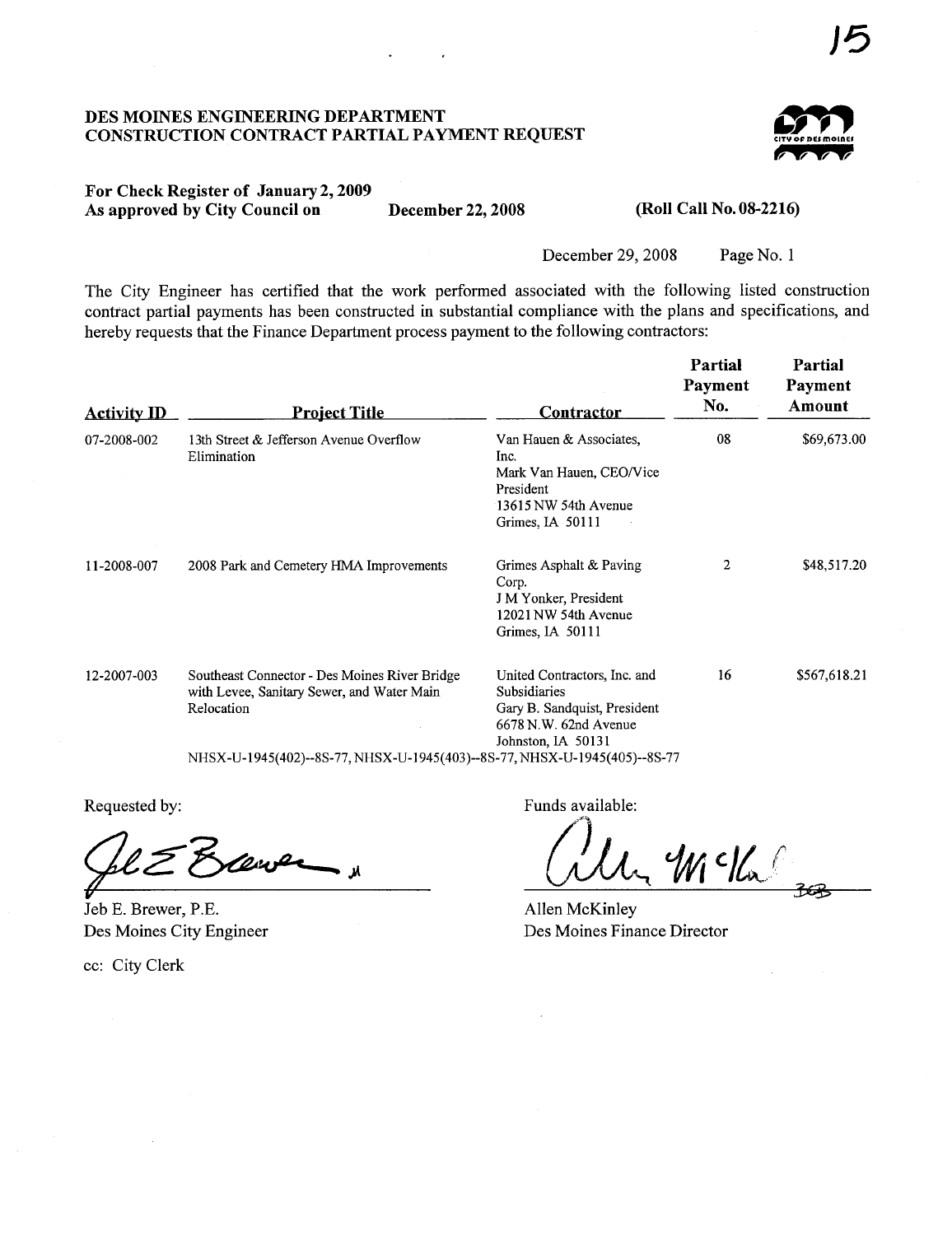## DES MOINS ENGINEERIG DEPARTMENT CONSTRUCTION CONTRACT PARTIAL PAYMENT REQUEST



# For Check Register of December 24, 2008<br>As approved by City Council on December 22, 2008 As approved by City Council on December 22, 2008 (Roll Call No. 08-)  $2\lambda$

 $\overline{a}$ 

(

 $\ddot{\phantom{a}}$ 

December 22, 2008 Page No. 1

The City Engineer has certified that the work performed associated with the following listed construction contract partial payments has been constructed in substantial compliance with the plans and specifications, and hereby requests that the Finance Department process payment to the following contractors:

| <b>Activity ID</b> | <b>Project Title</b>                                                                            | <b>Contractor</b>                                                                                                        | Partial<br>Payment<br>No. | Partial<br>Payment<br>Amount |
|--------------------|-------------------------------------------------------------------------------------------------|--------------------------------------------------------------------------------------------------------------------------|---------------------------|------------------------------|
| 04-2007-009        | Ingersoll Avenue Streetscape Improvements - 28th<br>to 29th Streets                             | Jasper Construction Services,<br>Inc.<br>Steven J. Rhoads, President<br>928 N 19th Avenue East<br>Newton, IA 50208       | 07                        | \$21,717.31                  |
| 04-2008-006        | Ingersoll Avenue Streetscape Enhancements - 28th<br>to 3 1st Street                             | Jasper Construction Services,<br>Inc.<br>Steven J. Rhoads, President<br>928 N 19th Avenue East<br>Newton, IA 50208       | 04                        | \$43,196.08                  |
| 06-2007-020        | Thomas Beck Road Resurfacing - S.W. 9th Street to<br>Fleur Drive                                | Grimes Asphalt & Paving<br>Corp.<br>J M Yonker, President<br>12021 NW 54th Avenue<br>Grimes, IA 50111                    | 05                        | \$49,836.66                  |
| 08-2008-001        | 2008 Storm Sewer Repair Contract 1                                                              | The Underground Company,<br>Ltd.<br>Duane Burkhardt, President<br>12245 Dakota Street<br>Carlisle, IA 50047              | 07                        | \$27,750.01                  |
| 10-2008-003        | Fire Station No. 4 Renovation: Alternate A, which<br>INCLUDES the Solar Water Heater Alternates | Russell Construction Co.,<br>Inc.<br>James V. Russell, President<br>1840 NW 118th Street<br>Suite 100<br>Clive, IA 50325 | 04                        | \$104,883.14                 |
| 12-2006-002        | Scott Avenue Bridge over Leetown Creekway                                                       | Sternquist Construction Inc.<br>Britt Sternquist, President<br>1110 N 14th Street<br>Indianola, IA 50125                 | 05                        | \$114,451.25                 |

)5